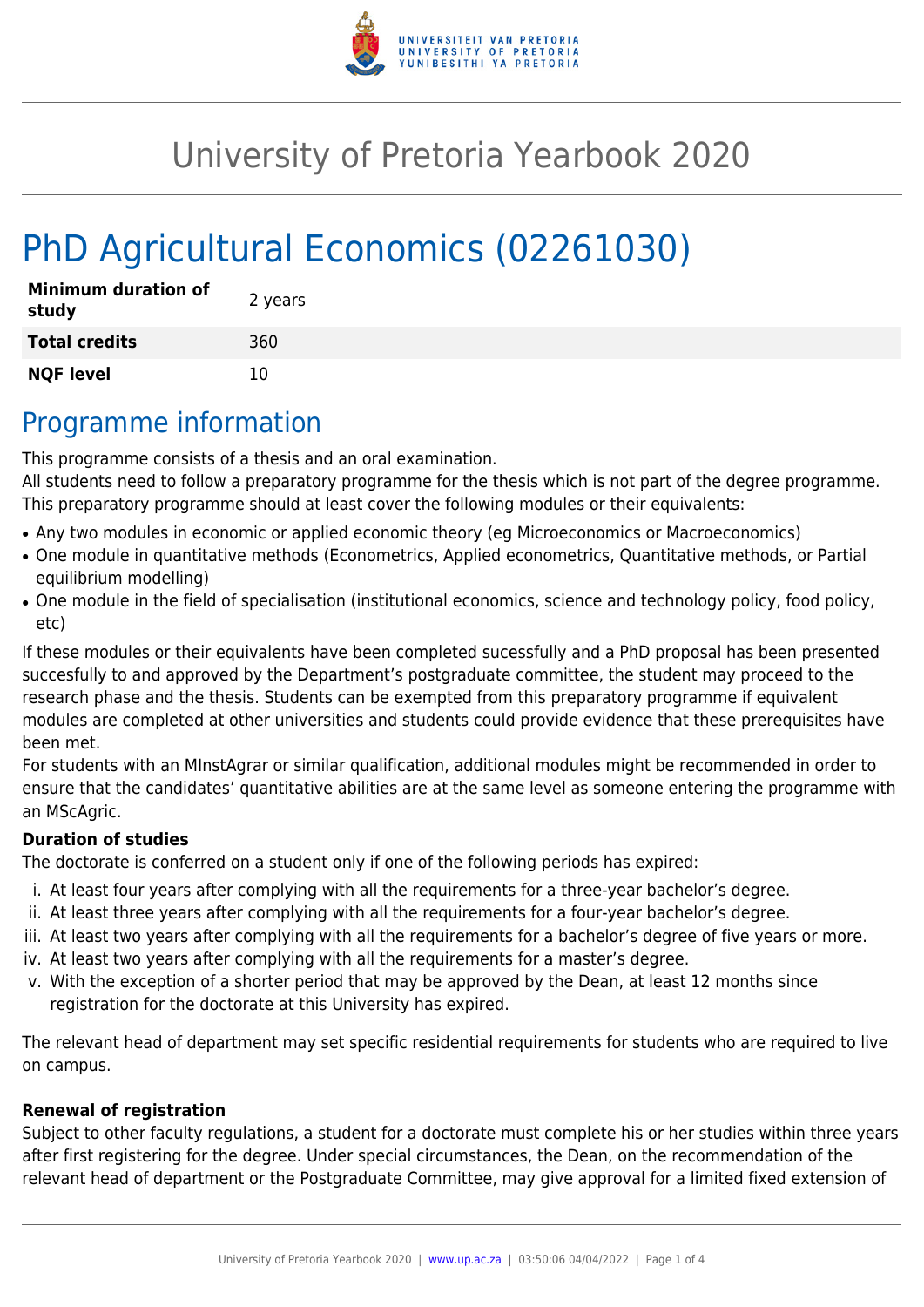

this period.

#### **Curriculum**

The curriculum for the PhD degree consists of the following:

- i. Theoretical knowledge of the major subject/s and such additional modules as may be prescribed.
- ii. A thesis.

#### **General**

Candidates are required to familiarise themselves with the General Regulations regarding the maximum duration of study and the requirements to submit an article/s for publication.

## Admission requirements

- MScAgric or an equivalent applicable degree.
- At least 60% for the dissertation component in the preceding degree

## Examinations and pass requirements

- i. Consult the General Regulations that apply to the calculation of marks.
- ii. In order to obtain the PhD degree the candidate must:
- pass the examinations and the prescribed modules, as determined in the study programme;
- pass the thesis; and
- pass the final examination on the thesis and general subject knowledge.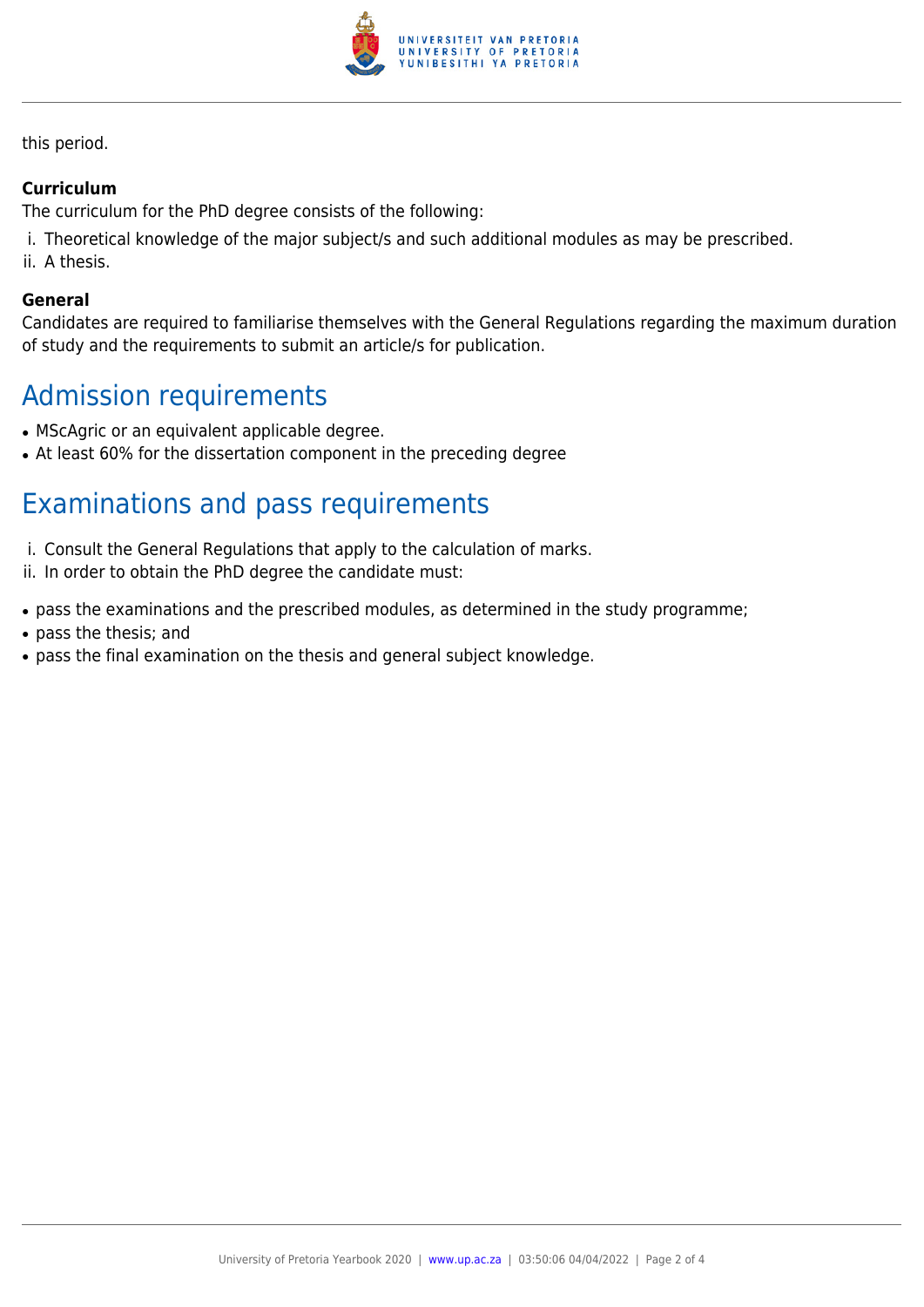

## Curriculum: Year 1

**Minimum credits: 360**

### **Core modules**

[Thesis: Agricultural economics 991](https://www.up.ac.za/faculty-of-education/yearbooks/2020/modules/view/LEK 991) (LEK 991) - Credits: 360.00